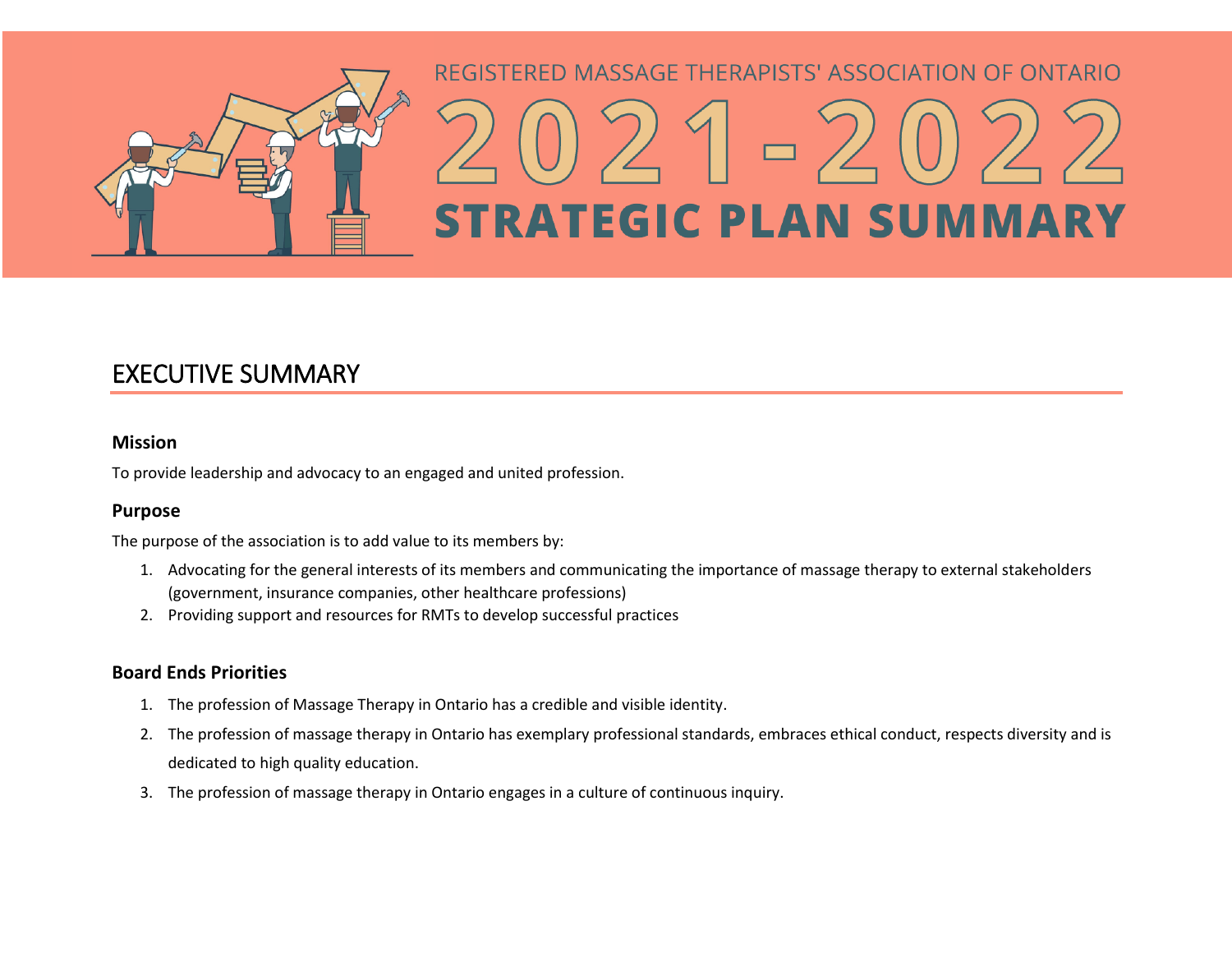- 4. The profession of massage therapy in Ontario is recognized by the public, healthcare professionals and other stakeholders as a valued healthcare option.
- 5. The profession of massage therapy in participates in integrated team oriented healthcare to achieve the best possible treatment outcomes for the patient.
- 6. The profession of massage therapy in Ontario is prosperous, successful and promotes healthy practices

The Board approved prioritization for operational planning based on the strategic planning discussions of the Board.

- $\bullet$  Advocacy 35%
- Research 10%
- $\bullet$  Education 20%
- Communication 35%

### **Assumptions**

The Strategic Plan assumes a 'return to normal' meaning the impact of the COVID-19 pandemic will be minimal and health officials will lift restrictions. The economy and business in general should ramp up as society returns to normal. This should lead to increased demand for massage therapy and a healthier economic climate. Government will also be easier to contact as they move away from crisis management to a return to normal, which will assist our advocacy efforts.

# 2020-2021 YEAR IN REVIEW

The 2020-21 operational plan anticipated a degree of 'return to normal' and assumed the impact of the COVID-19 pandemic would lessen. Unfortunately, this did not happen and Ontario has remained in lockdown, which affected many aspects of our plan. While RMTs returned to work in increasing numbers, the difficult economic environment and social isolation has made the last 15 months (as of writing) very challenging for all. While it is anticipated that the lock-down will end this fiscal, it is unlikely that this will have a significant impact on our results for the remaining 6 months of this fiscal. The lockdown negatively influenced our Education, Conference and advertising revenue. However, we continued to adapt by introducing new virtual platforms. We went through various learning curves with webinars, our Award Dinner and our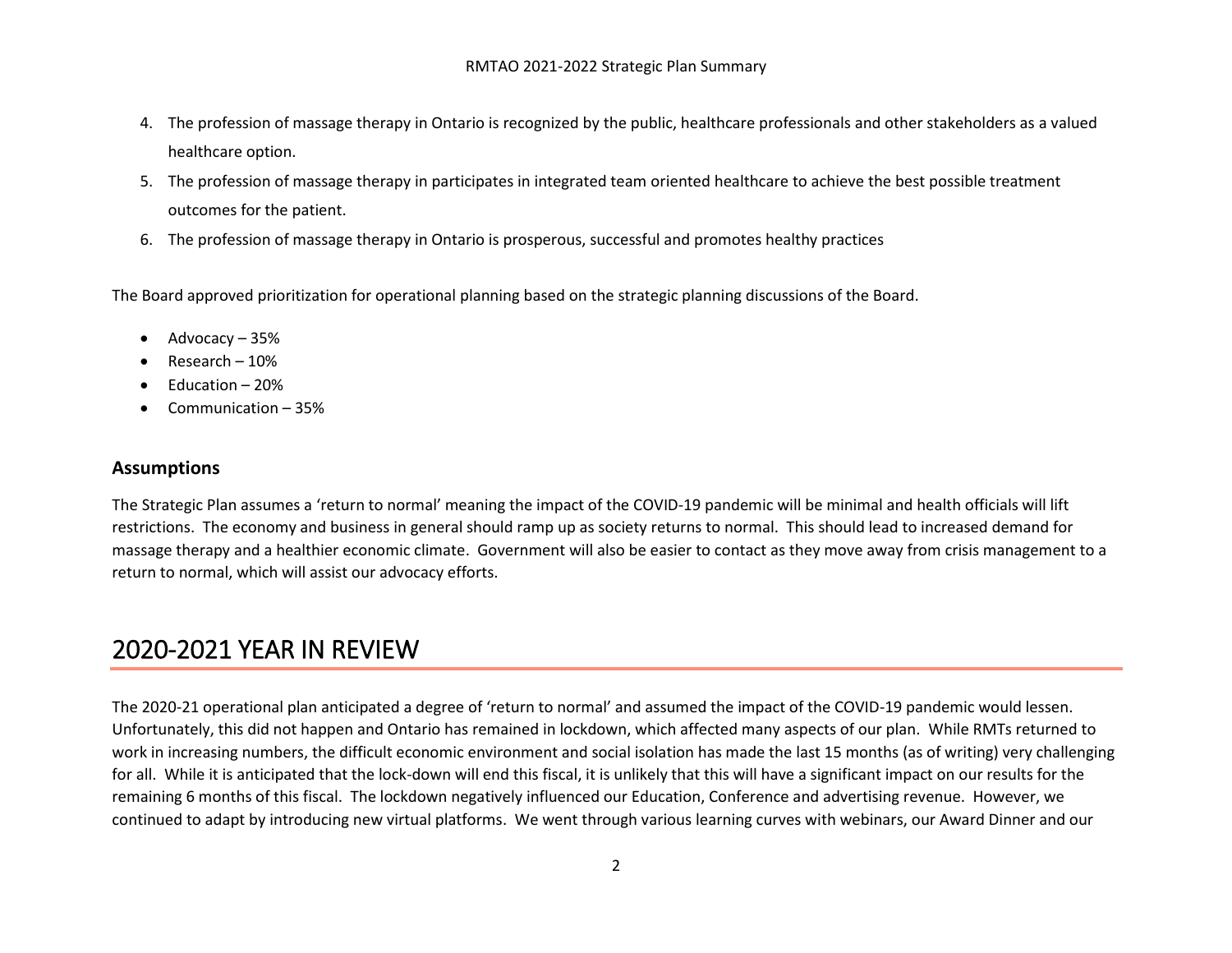#### RMTAO 2021-2022 Strategic Plan Summary

Conference. Some members did struggle with the online/virtual formats, but other members appreciated the new format. Advertiser struggled with the value proposition of virtual versus in-person sponsorships etc. However, for the most part, our virtual attendance numbers were acceptable given the circumstances. The content and execution of our virtual efforts were largely successful in spite of the steep learning curve in acquiring virtual event platforms and launching these events for the first time. It has also been difficult to advance the planned advocacy efforts with Government that were part of the 2020-21 Operational Plan. The focus of both Federal and Provincial governments has almost entirely been on the pandemic and its successive waves making meetings and discussions problematic.

The good news is that membership has grown significantly during the pandemic. In addition, the advocacy and assistance we provided during the pandemic has helped reinforce the value we bring to members. It has also provided us with numerous opportunities to reinforce the identity of the Association and the profession with the Ministry as a regulated health profession.

Financially, we were able to continue to improve the financial position of the RMTAO through strong financial management in spite of a drop in revenues in several revenue generating areas. We are much stronger financially and in memberships than we were in March 2020 when the pandemic hit.

## ADVOCACY (35%)

RMTs need a unified voice that can promote massage therapy as an integral component of healthcare to external stakeholders (government, insurance companies and other healthcare professions) that may influence the profession.

The advocacy goals for the RMTAO in the coming year relate to three main areas: government, inter-professional collaboration and the insurance industry.

The three strategic goals relating to advocacy are:

- **Government - To engage with the government to promote the importance of massage therapy for the health and well-being of Canadians and push for the general interests of RMTs in Ontario.**
- **Inter-professional Collaboration - Connect with other healthcare professions to position massage therapy as a strong complement to other healthcare professions and become part of the circle of care of patients.**
- **Insurance - Engage with insurance companies to educate them on importance of massage therapy for health and wellness of Canadians and uphold the interests of RMTs.**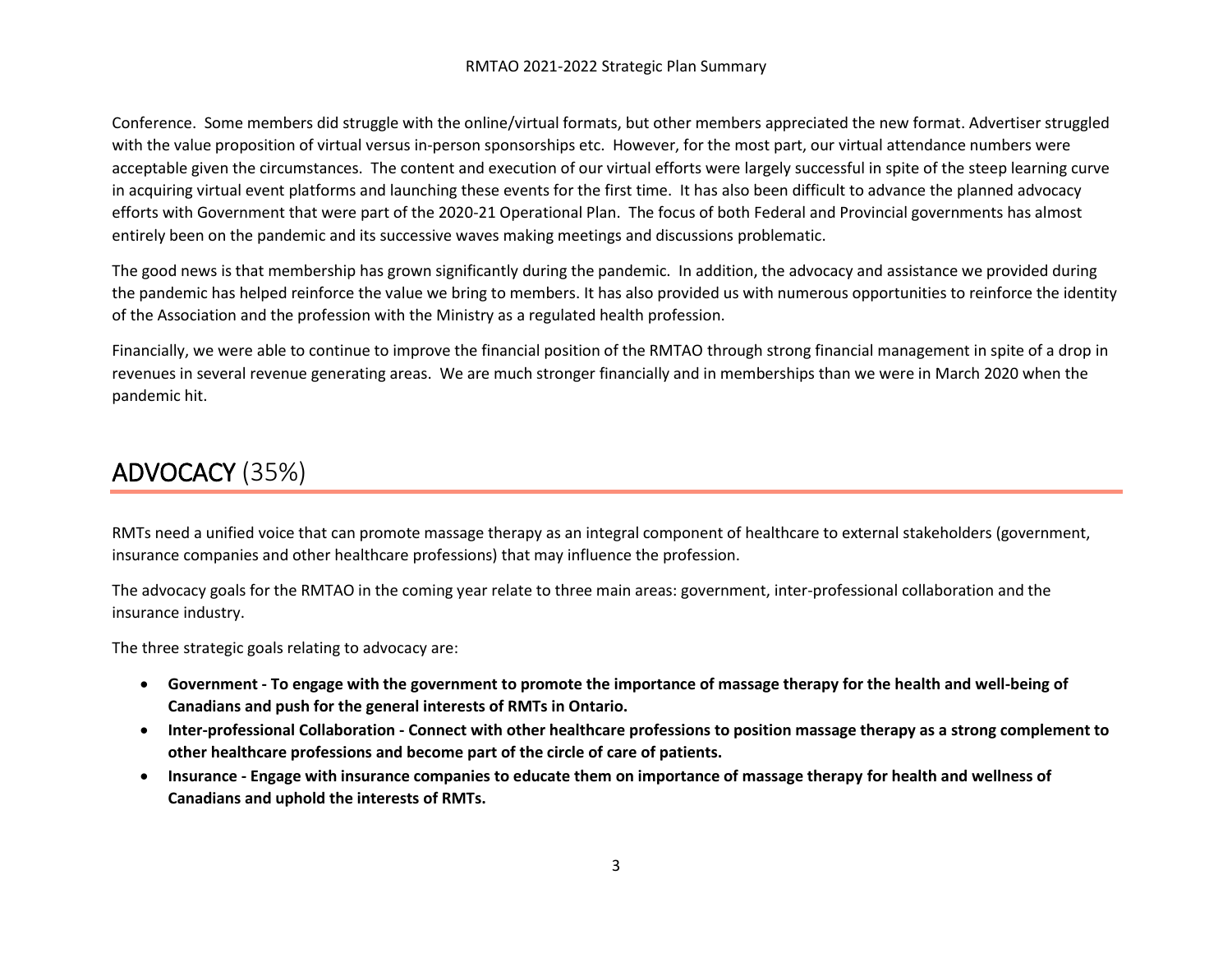## RESEARCH (10%)

Research is considered a fundamental component to promote massage therapy as a credible profession. RMT's need support to embrace an evidence-based practice and develop new research.

The strategic goals relating to research are:

- **To support and facilitate the development of additional massage therapy research.**
- **Ensure RMTs have access to research and are able to understand and apply it.**

## EDUCATION (20%)

Members value educational tools that support them to build successful practices and allow them to engage in continuous education that enhances their knowledge and improves the quality of their services.

The RMTAO is planning to expand our continuing education program, and we will continue to offer and grow the annual education conference. These activities are expected to include an in-person component. The primary strategic goal of our Education programs is to:

**Increase the knowledge our members need to be successful in their practice**.

## COMMUNICATION (35%)

It is crucial to have strong and consistent communication channels with members and the general public to gather relevant data on how to move the profession forward and increase the impact of the association.

Communication is arguably the most important aspect of the work that we do, and everything we do has a communications aspect to it. Traditionally this has meant strong communication and responses to individual members as well as more broadly through the Friday File, MTT, Blogs, social media, etc. As part of our plan, we are focusing our communications on the following strategic goals: